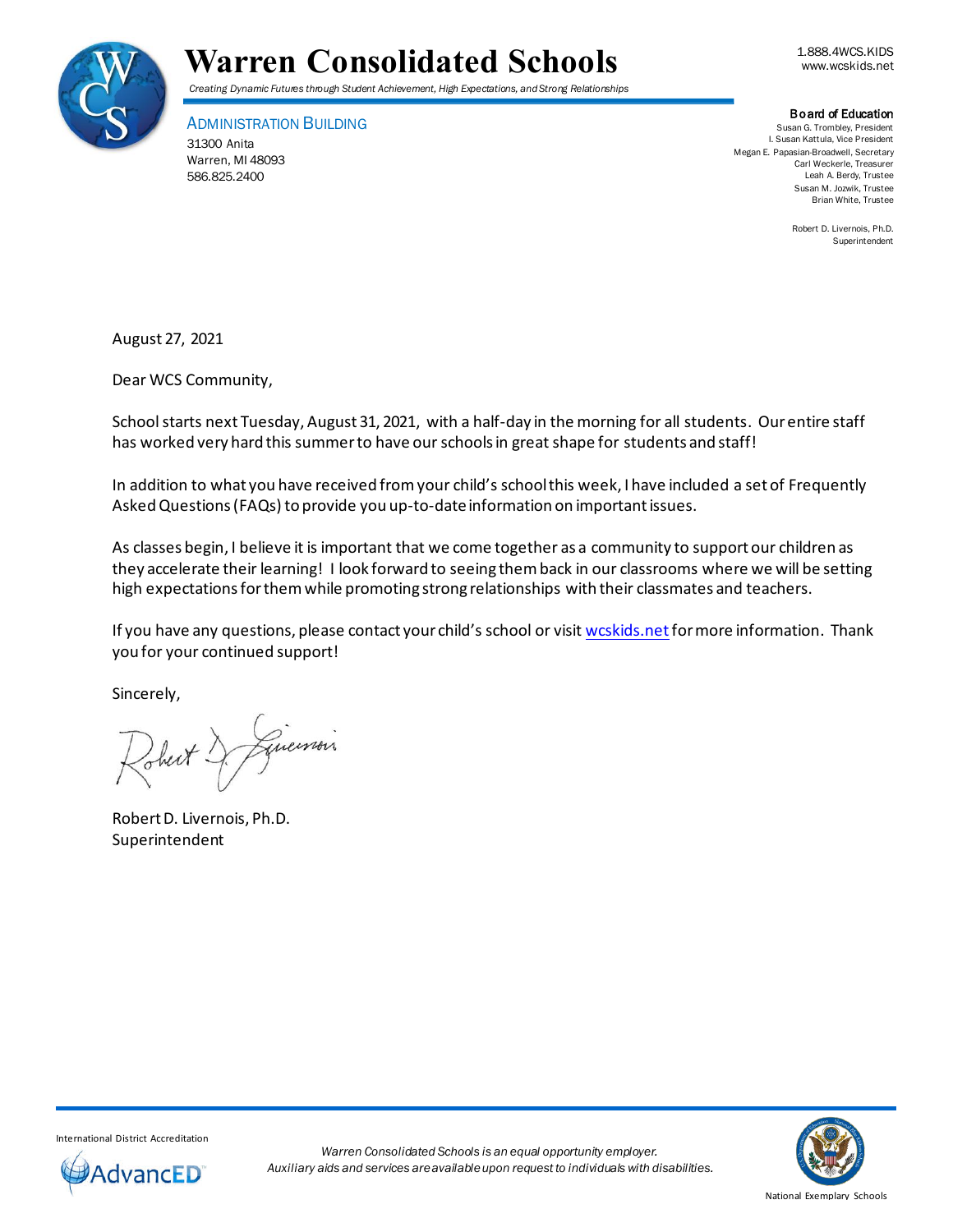*27* **أغسطس/ آب** *2021*

**عزيزي WCS المجتمع ،** 

**تبدأ المدرسة يوم الثالثاء المقبل،** *31* **أغسطس ،***2021* **مع نصف يوم في الصباح لجميع الطالب. لقد عمل موظفونا بالكامل بجد هذا الصيف لجعل مدارسنا في حالة رائعة للطالب والموظفين!** 

**باإلضافة إلى ما تلقيته من مدرسة طفلك هذا األسبوع، قمت بتضمين مجموعة من األسئلة الشائعة )األسئلة الشائعة( لتزويدك بمعلومات محدثة حول القضايا الهامة.** 

**مع بدء الدروس، أعتقد أنه من المهم أن نجتمع كمجتمع لدعم أطفالنا وهم يسرعون تعلمهم! وإنني أتطلع إلى رؤيتهم مرة أخرى في فصولنا الدراسية حيث سنطرح عليهم توقعات عالية مع تعزيز عالقات قوية مع زمالئهم ومعلميهم.** 

**إذا كان لديك أي أسئلة، يرجى االتصال بمدرسة طفلك أو زيارة [net.wcskids](http://wcskids.net/) للحصول على مزيد من المعلومات. شكرا لدعمكم المستمر!**

**اخالص** 

Robert & Givenson

**روبرت د. ليفرنوا، دكتوراه**

**المشرف**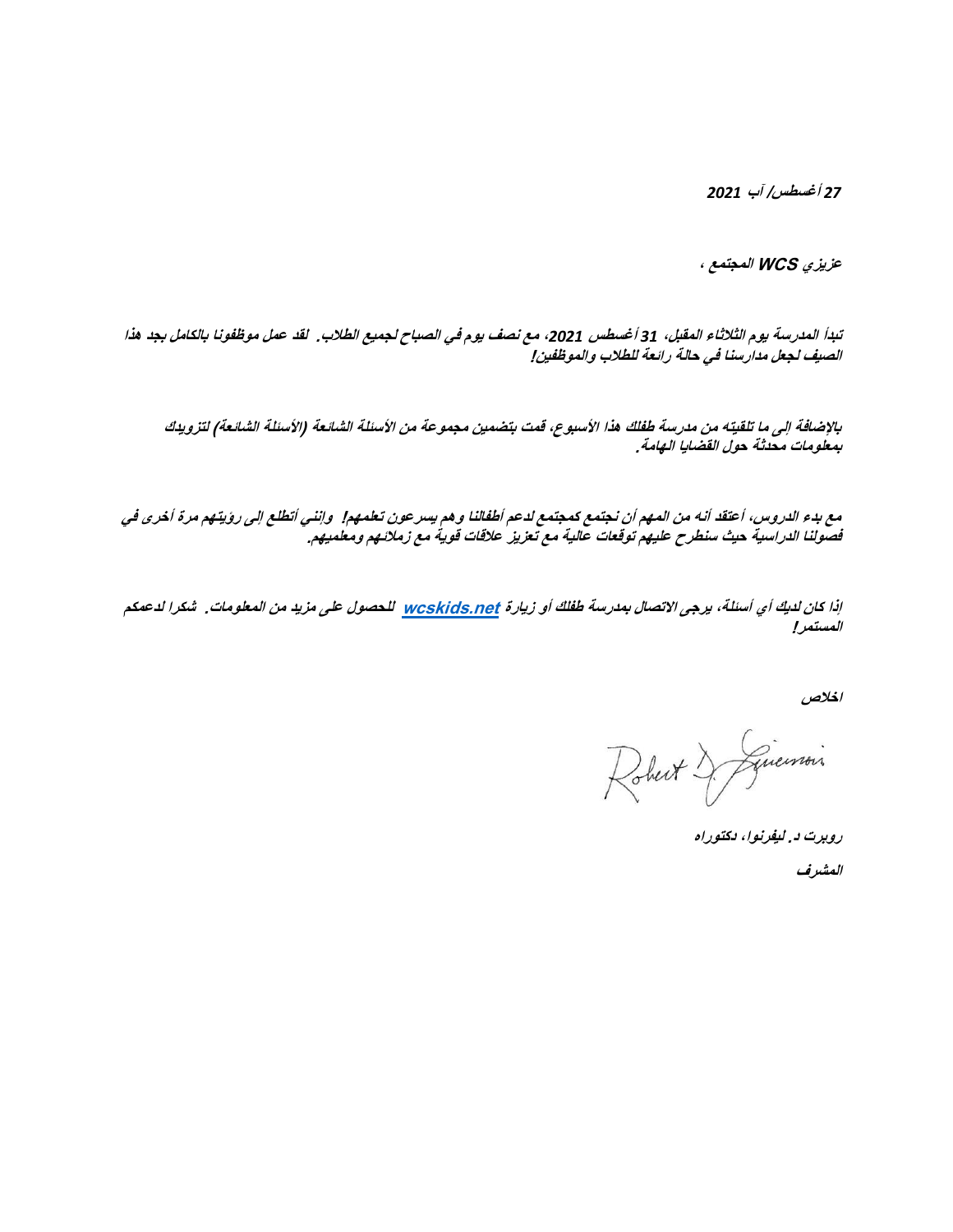

Warren Consolidated Schools

Creating Dynamic Futures through Student Achievement, High Expectations, and Strong Relationships

# **Return to School 2021/2022 COVID FAQs**

## **Section 1: Masks**

## **1. Are masks mandatory for students while at school?**

Yes, at this time, masks are required to be worn by student and staff indoors for all Pre-K-12 schools, regardless of vaccination status, based on recommende[d CDC guidelines.](https://www.cdc.gov/coronavirus/2019-ncov/community/schools-childcare/k-12-guidance.html)

## **2. Are masks mandatory for students while on the bus?**

At this time masks are required [by the CDC](https://www.cdc.gov/quarantine/pdf/Mask-Order-CDC_GMTF_01-29-21-p.pdf) on all public transportation. This will include WCS school buses.

## **3. Are masks required for athletic competitions?**

Based on WCS's current policy, masks will be required to be worn by athletes while indoors, except when actively competing. Athletes competing indoors may remove their mask but must put the mask back on while not engaging in active competition (ex: on the sidelines, in locker rooms, etc.). This expectation will be in place for both home and away competitions while indoors.

## **4. With the potential for some students wearing masks and others not how will the schools handle potential conflicts over masking?**

Any conflicts that take place will be handled individually and student expectations of behavior will follow the [Student Code of Conduct.](https://www.wcskids.net/documentdepot/View/View2.aspx?ID=100229)

## **5. How can I prevent my child from getting COVID-19?**

Several options and mitigation strategies are in place to help mitigate the risk of spreading the virus. Continued mask-wearing to reduce individual risk, as well as to [get vaccinated.](https://www.macombgov.org/VaccineCentral) We will also continue following enhanced cleaning protocols, cleaning and sanitizing areas frequently, and we will have PPE and hand sanitizer available at every building.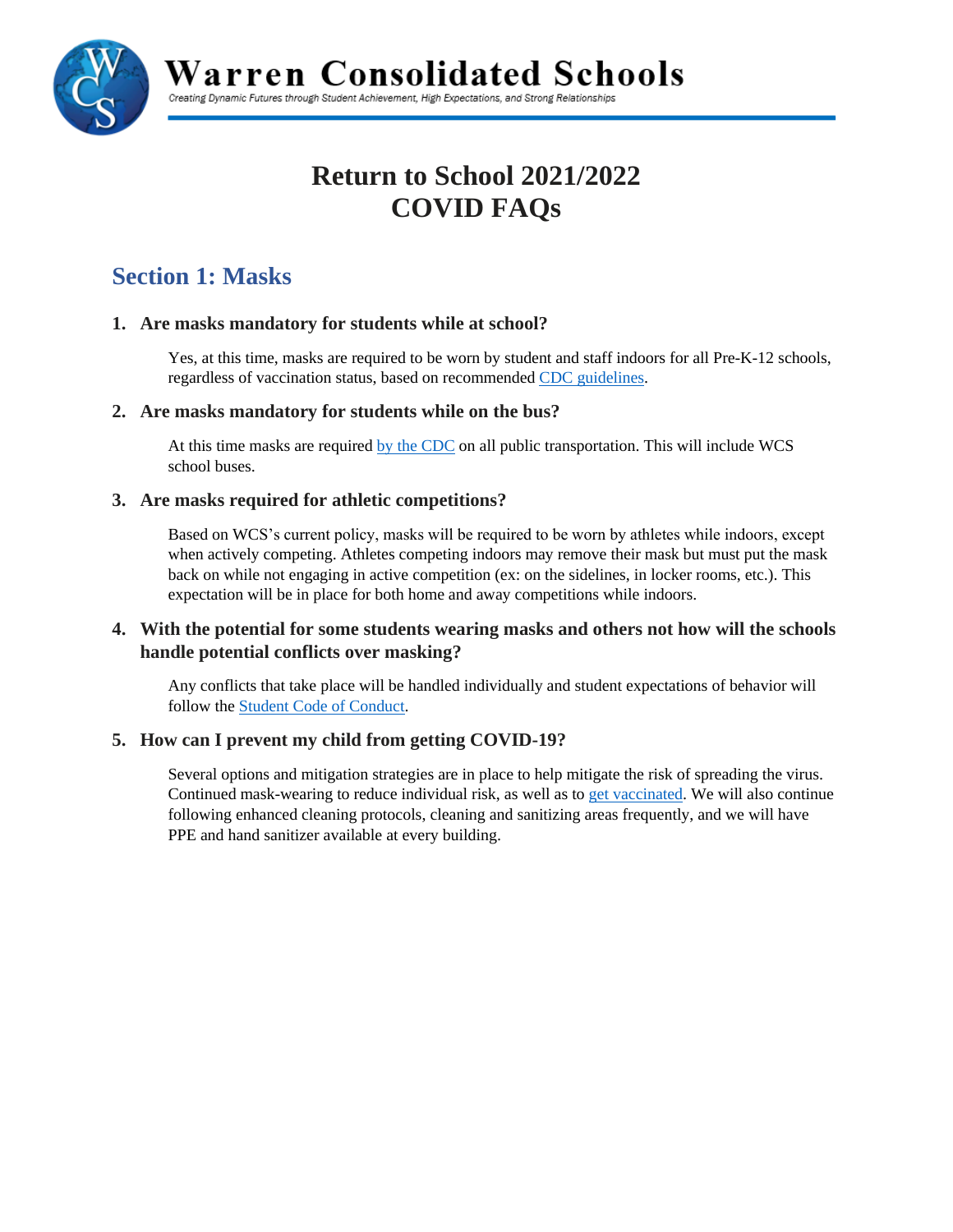## **Section 2: Testing, Quarantines, and Vaccinations**

## **1. If my child was vaccinated for COVID-19 will they have to quarantine if they are exposed to someone who tests positive for COVID-19?**

No. If your child is fully vaccinated and they are considered a close contact/exposed to someone with COVID-19 they do not have to quarantine. It is recommended that you monitor your child for symptoms of COVID-19 after exposure.

#### **2. Where can I get a COVID vaccine for myself or my student?**

Vaccination options are available throughout the county. Please visit the [Macomb County Health](https://www.macombgov.org/VaccineCentral)  [Department](https://www.macombgov.org/VaccineCentral) website for a list of vaccination sites.

#### **3. How do we determine whether an individual is fully vaccinated?**

A person is considered fully vaccinated 2 weeks after their second dose in a 2-dose series, such as Pfizer or Moderna vaccines or 2 weeks after a single-dose vaccine, such as Johnson  $\&$  Johnson's vaccine.

## **4. If my child had COVID-19 two months ago would they have to quarantine if they were exposed to someone with COVID-19?**

In this event, documentation confirming a previous positive result and a quarantine exemption notice from a health department would be required in order to be exempted from a quarantine situation.

#### **5. What symptoms would require my student to be excluded from school?**

For a full list of COVID-19 symptoms that would require your student to be excluded from school, please reference the [MCHD Return to School Parent Toolkit.](https://health.macombgov.org/sites/default/files/content/government/covid19/pdf/covid-19-return-to-school-parent-toolkit-mchd-08.12.2021-1.pdf)

#### **6. How long is the quarantine period?**

Based on [CDC guidelines](https://www.cdc.gov/coronavirus/2019-ncov/community/schools-childcare/k-12-guidance.html) the quarantine time for an unvaccinated child is currently 10 days from the last contact with someone who has tested positive for COVID-19. A vaccinated child does not need to quarantine, but should monitor themselves for symptoms for 14 days from contact with a symptomatic individual. The CDC recommends getting tested three to five days after exposure and wearing a mask in public indoor settings for 14 days or until they receive a negative test. We continue to follow the guidance of the MDHHS, CDC, and MCHD and will adjust as new information is released.

## **7. Is a physician note or negative COVID test required for the child to return to school if they are sent home?**

If a child has been symptomatic and tested positive, a physician's note will be required to return to school. If they were quarantined due to a close contact, but remained symptom free, a note is not required to return to school. All students should be symptom free for at least 24 hours before returning to school.

## **8. Does the school have a plan if multiple students/teachers are sent to quarantine in which they would revert to remote? At what point would that determination be made?**

The decision to shift to remote instruction will be made on a case-by-case basis. Information that will factor into that decision will include the number of current cases, the number of individuals in quarantine, and the availability of staff.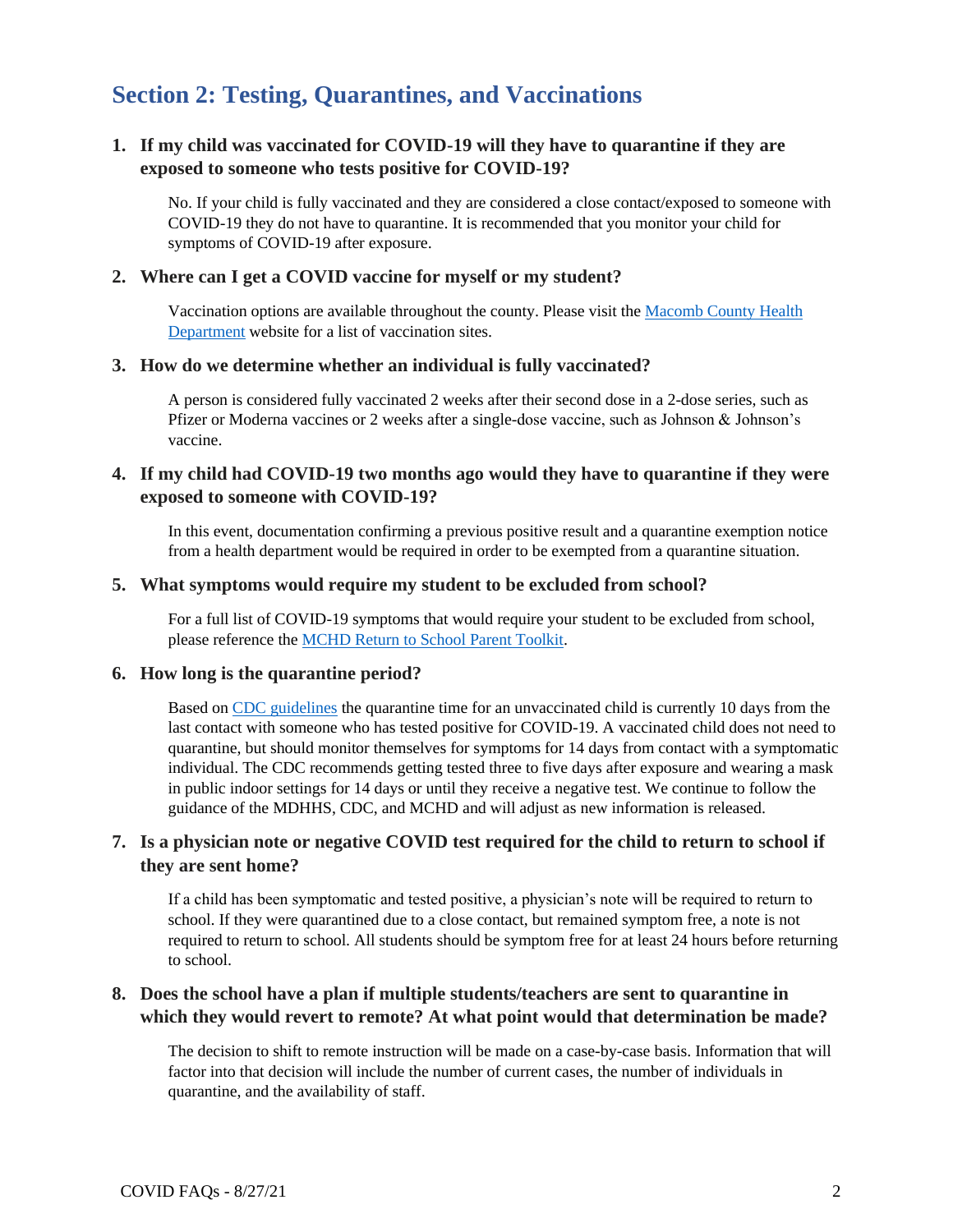## **9. If classrooms or buildings are placed into remote instruction, can the course work completed remotely count it as instructional time?**

Yes, if certain criteria are met and based on the availability of staff.

#### **10. How is the homework/loss of school to be made up if my child is quarantined?**

Students in quarantine will be provided homework and other materials through Schoology, similar to other illness-related absences so they can still complete assignments. A virtual teacher will not be assigned to quarantined students, unless the whole class and/or building is placed into remote instruction status.

## **11. What is the Attendance policy for this school year if students are home due to quarantine, getting tested when they have symptoms, or test positive for COVID?**

Our absence policy will require for students to be called in with appropriate documentation to receive an excused absence to avoid penalty.

## **12. If a parent is quarantined from an exposure, but not the child, can the child come to school?**

Yes. However, they will be cautioned to monitor symptoms and get tested to help prevent further exposure to their child.

## **13. If a student is quarantined and obtains a negative COVID test, can I come back to school?**

Based on current MCHD guidelines, a negative test result does not shorten the length of the quarantine period.

## **14. If a parent test positive and my children are sent to another household can they still come to school?**

This would depend upon their last date of exposure to the parent. That would be determined during the contact tracing process on a case-by-case basis.

## **15. If a child test positive and the classroom is quarantined, will they switch to remote instruction or be off for the period of quarantine?**

There is a potential for a classroom or building to be placed into remote instruction, depending on the level of cases and the availability of staff. Families would be notified if remote instruction is initiated because of quarantines.

#### **16. Does my child have to get vaccinated to attend in person school?**

No, but it is strongly recommended for students that are eligible to receive the vaccine to help prevent the spread of the virus.

#### **17. Will parents be notified of a positive case of COVID-19 in the classroom?**

If a child has been in close contact with someone with COVID19, the family will be contacted by either the Pandemic Coordinator or another school official and told they may have been exposed. Quarantine lengths may vary based on a student's vaccination status and date/time of exposure within the school.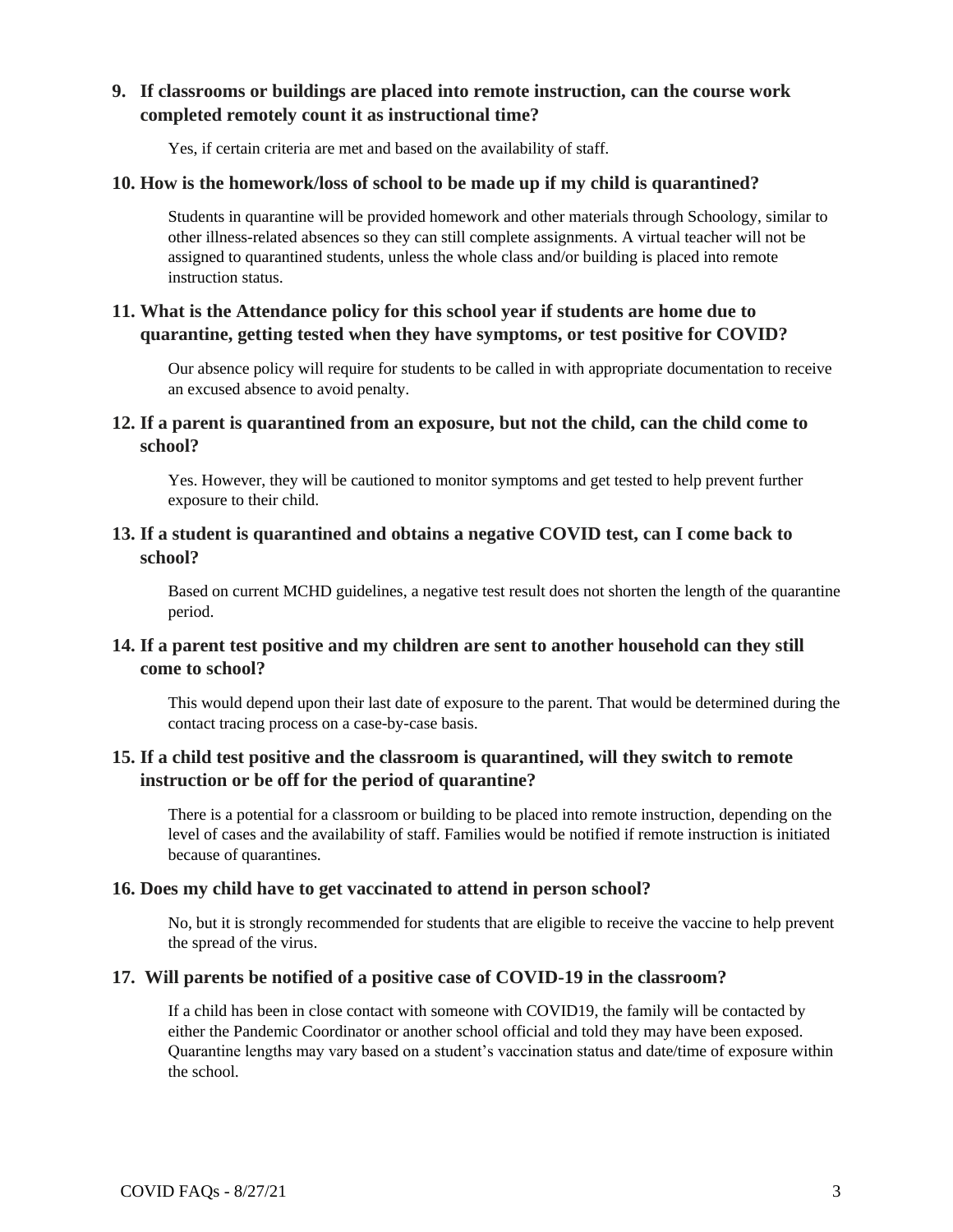## **18. Is a student able to attend a virtual program while they are required to quarantine?**

No, the student would receive homework through Schoology from their classroom teacher. The Virtual Academy is available for families who do not wish to participate in in-person instruction, but students cannot switch back and forth.

## **19. If my child is on quarantine, can they still participate in afterschool activities (sports, band, etc.)**

If your child is on quarantine due to COVID-19 they will not be permitted to attend any WCS events such as sport practice, games, etc.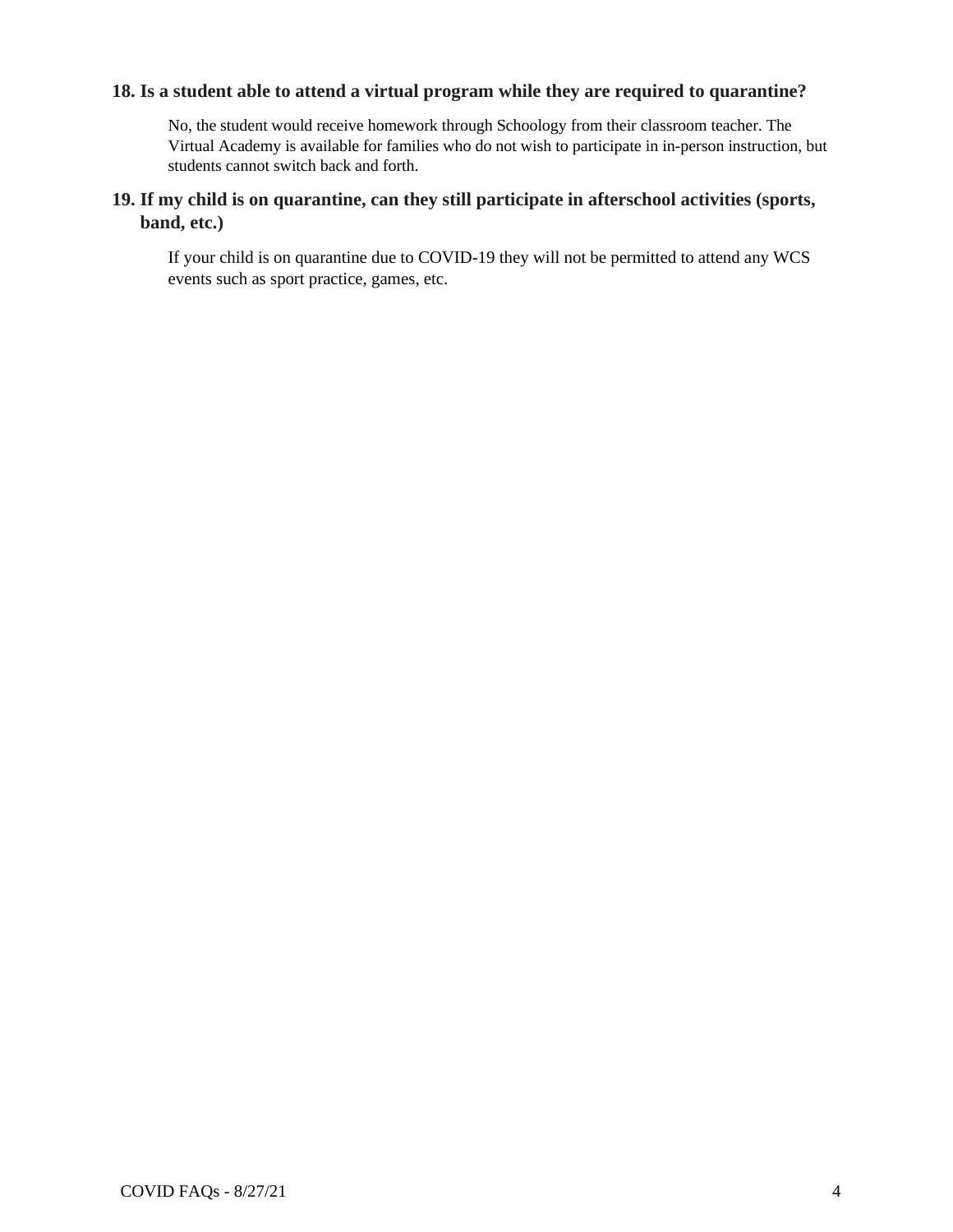## **Section 3: Safety Protocols & Practices**

#### **1. How will social distancing be accomplished?**

Students will socially distanced as much as possible, including having desks in rows three feet apart, when able. However, as we return to traditional class sizes and best teaching practices that involve student interaction, there will be challenges. We will continue to remind students about good hygiene habits like covering their mouths when coughing or sneezing and washing their hands to mitigate the spread of viruses.

#### **2. Will staff and student screening/temperature checks be required each day?**

On-site staff and student daily screenings will not be conducted at this time. Parents will be expected to self-monitor the symptoms of their children before sending them to school each day. Should the student be experiencing symptoms, please reference the MCHD [Return to School Parent Toolkit](https://www.macombgov.org/sites/default/files/content/government/covid19/pdf/COVID-19%20Return%20to%20School%20Parent%20Toolkit%20MCHD%2005.10.2021.pdf) to determine whether the student should report to school. If you are unsure, please contact your school office.

#### **3. Will we have quarantine rooms if a student presents symptoms while at school?**

Yes. Students who begin exhibiting symptoms at school will be escorted to quarantine rooms and their parents/caregivers will be contacted to pick them up promptly to mitigate potential exposure to others.

#### **4. What protocols are in place for athletics and after-school programs?**

Based on WCS policy, masks will be required to be worn by athletes while indoors, except for while actively competing (ex: masks required on the sidelines, in locker rooms, etc.). The band and athletic programs will follow the MHSAA guidelines and requirements and/or those from the MSBOA.

#### **5. What are the cleaning protocols for playgrounds?**

There are currently no specific cleaning protocol requirements that have been issued by the Health Department or Department of Health & Human Services.

## **6. What ventilation improvements have been made to the WCS buildings? Especially band rooms or gymnasiums where large groups of students are blowing and exhaling while exerting themselves.**

WCS is in the process of completing installation of a GPS system. Needlepoint bipolar ionization from GPS is a patented technology that safely cleans the air by introducing ions into the space via airflow in a ventilation system, eliminating particulates, odors, and pathogens. The new units were easily installed in the district's current HVAC system and will also lower the district's carbon footprint, reducing outdoor air intake, as well as reducing energy consumption.

GPS technology reduces the volume of infectious airborne pathogens to make air cleaner and safer to breathe.

The technology deactivates viruses, so they are no longer infectious by disrupting surface proteins, rendering them inactive and unable to replicate.

#### **7. What are the cleaning strategies and mitigation strategies being set into place when students will be in-person full-time this school year?**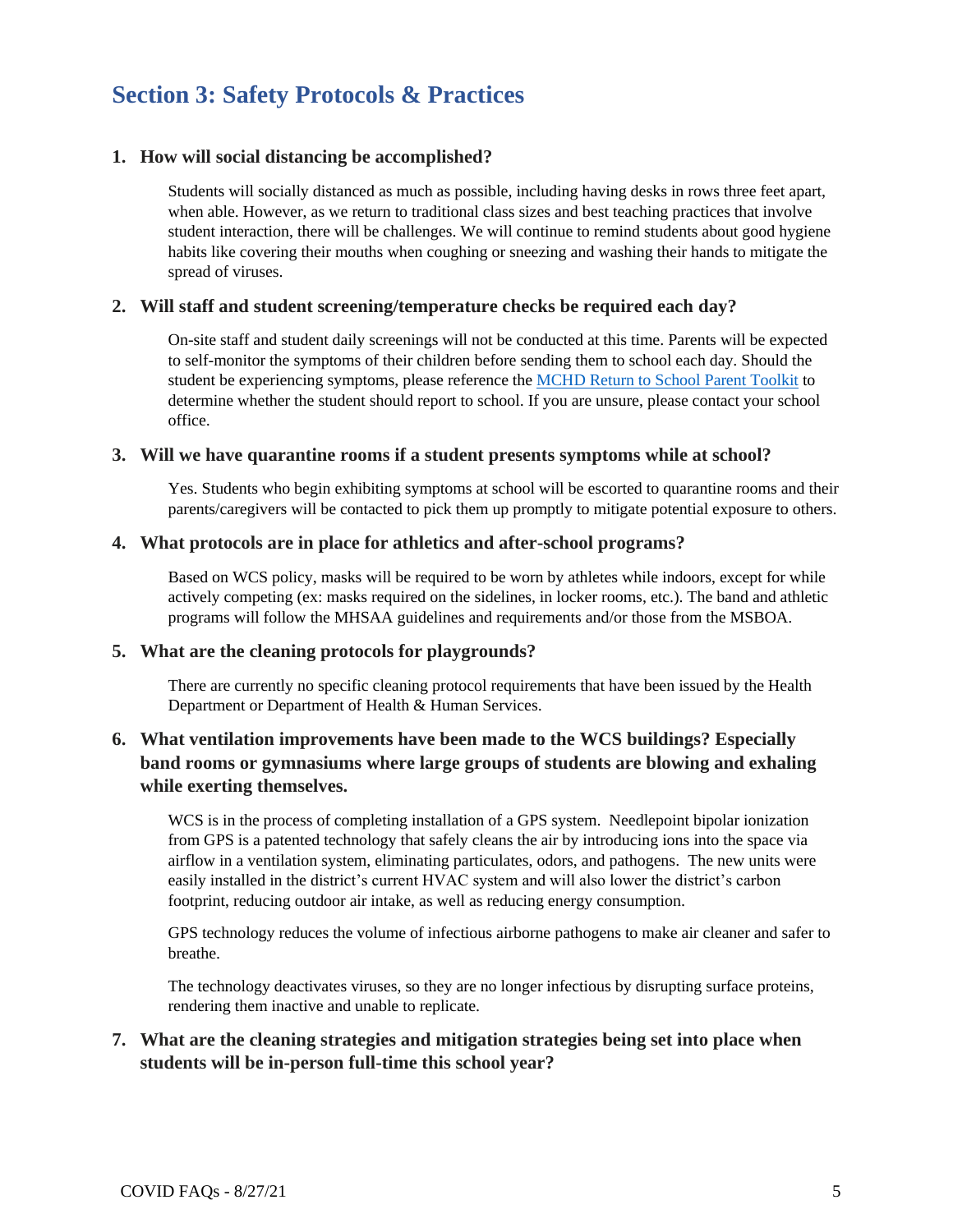Buildings will be cleaned using our aggressive protocols, frequent sanitization of high-touch surfaces, Clorox 360 treatments, and a focus on proper hand-washing and hygiene will continue this school year wherever possible. Protective equipment such as masks, hand sanitizer, desk shields, etc. will continue to be available for staff and students.

#### **8. How will lunch and snacks work this year?**

Lunch and snacks will follow a model similar to that of pre-pandemic school years. We have added an emphasis on proper hygiene habits and increased hand sanitizer stations to help mitigate the spread of germs.

## **9. Many 1st graders, 7th graders, and 10th graders will be entering a school for the first time without the benefit of a first-year orientation. Will one be provided?**

Yes. Orientation sessions will be offered at these grade levels across the district. Please contact your child's school for more information.

## **10. If my student starts the school year in-person and then we decide that they would be most safe in a virtual program, can I switch after the start of the school year?**

No. If families wish to utilize the Virtual Academy, they will need to contac[t Student Services](http://www.wcs.k12.mi.us/Departments/Student-Services/index.html) to enroll their student/s by August 25, 2021. However, parents will be permitted to enroll students in the Virtual Academy for the second semester. Dates and timelines for this will be released at a later date.

#### **11. If my child is enrolled in the vitual program, can they participate in extracurricular activities?**

Yes! A virtual student may still participate in extracurricular activities at their registered building.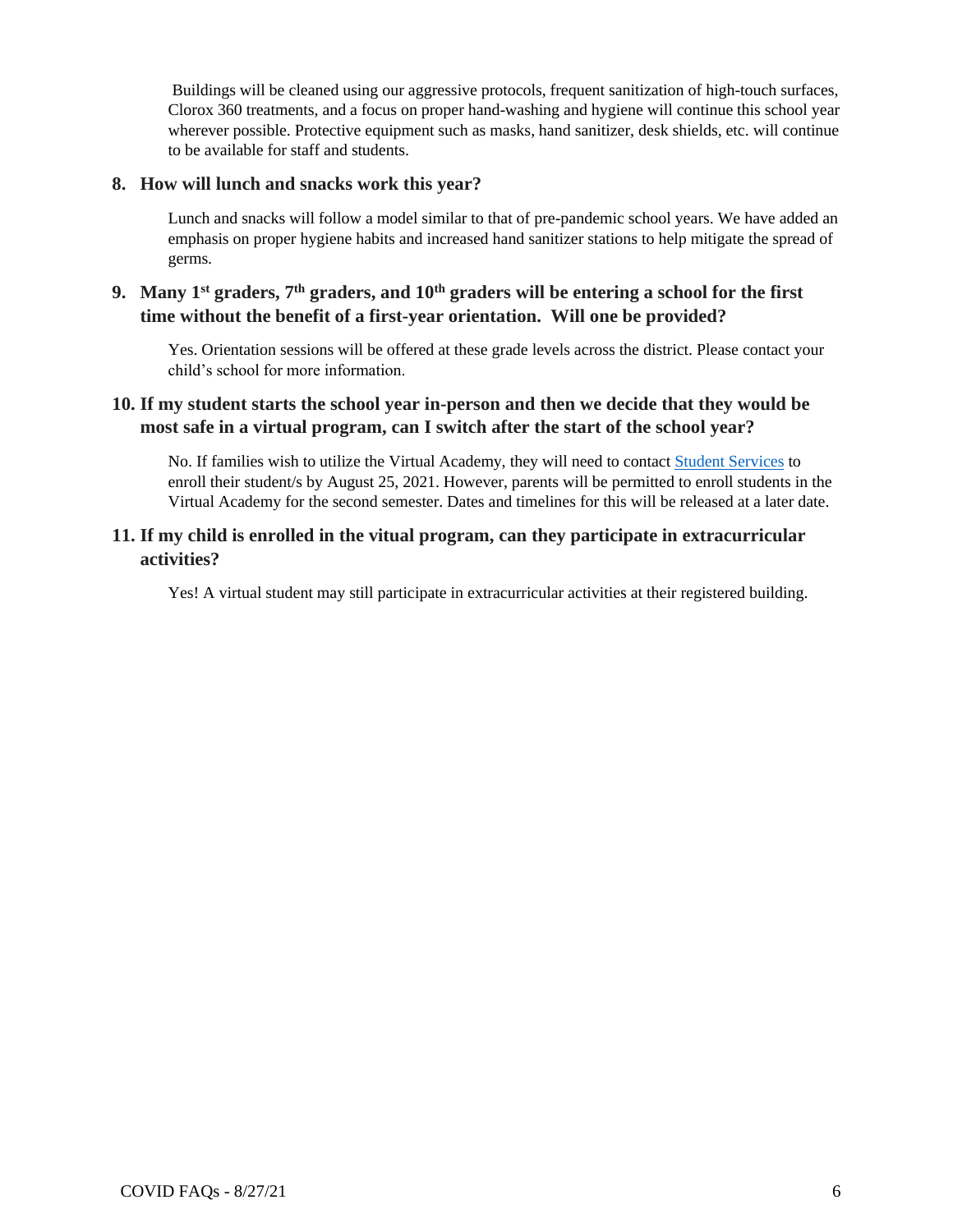# **العودة إلى المدرسة 2022/2021 أسئلة شائعة COVID**

القسم 1: أقنعة

**.1 هل األقنعة إلزامية للطالب أثناء وجودهم في المدرسة؟** 

نعم، في هذا الوقت، يجب ارتداء الأقنعة من قبل الطلاب والموظفين في الداخل لجميع مدارس ما قبل 21-K، بغض النظر عن حالة التطعيم، استنادا إلى [إرشادات CDCال](https://www.cdc.gov/coronavirus/2019-ncov/community/schools-childcare/k-12-guidance.html)موصىبها.

**.2 هل األقنعة إلزامية للطالب أثناء ركوب الحافلة؟** 

في هذا الوقت مطلوب أقنعة من قبل مركز السيطرة على [األمراض على](https://www.cdc.gov/quarantine/pdf/Mask-Order-CDC_GMTF_01-29-21-p.pdf) جميع وسائل النقل العام. وسيشمل ذلك حافالت مدرسية من المراكز.

**.3 هل األقنعة مطلوبة للمسابقات الرياضية؟** 

واستنادا إلى السياسة الحالية ل WCS، سيطلب من الرياضيين ارتداء الأقنعة أثناء وجودهم في الداخل، إلا عند التنافس بنشاط. الرياضيين المتنافسين في الداخل قد إزالة قناعهم ولكن يجب وضع القناع مرة أخرى في حين ال تشارك في المنافسة النشطة (على سبيل المثال: على هامش, في غرف خلع الملابس, الخ). سيكون هذا التوقع قائما لكل من المسابقات المنزلية والخارجية أثناء وجوده في الداخل.

**.4 مع احتمال أن يرتدي بعض الطالب أقنعة والبعض اآلخر ال كيف ستتعامل المدارس مع الصراعات المحتملة حول اإلخفاء؟** 

سيتم التعامل مع أي نزاعات تحدث بشكل فردي وستتبع توقعات الطالب للسلوك [مدونة سلوك الطالب.](https://www.wcskids.net/documentdepot/View/View2.aspx?ID=100229) 

**.5 كيف يمكنني منع طفلي من الحصول على -19COVID؟** 

وهناك عدة خيارات واستراتيجيات للتخفيف للمساعدة في التخفيف من خطر انتشار الفيروس. استمرار ارتداء القناع للحد من المخاطر الفردية ، وكذلك [الحصول على التطعيم.](https://www.macombgov.org/VaccineCentral) كما سنواصل اتباع بروتوكوالت التنظيف المحسنة والتنظيف وتعقيم المناطق بشكل متكرر، وسيكون لدينا معدات الوقاية الشخصية ومطهر اليدين المتاحة في كل مبنى.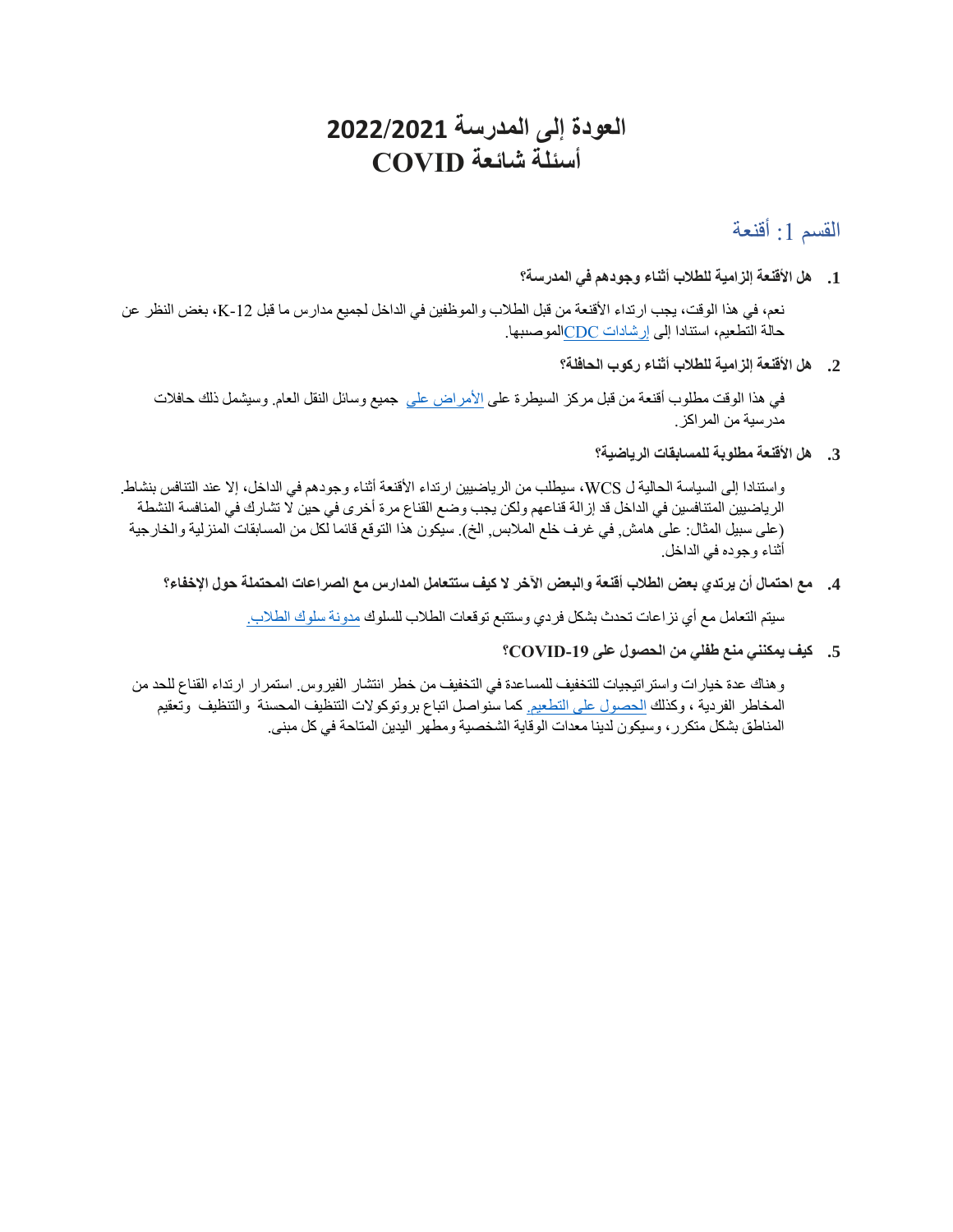القسم الثاني: الفحص والحجر الصحي والتطعيمات

**.1 إذا تم تطعيم طفلي ل-19COVID هل سيضطر إلى الحجر الصحي إذا تعرض لشخص تكون نتيجة الفحص إيجابية ل -COVID 19؟** 

ال. إذا تم تطعيم طفلك بشكل كامل ويعتبر على اتصال وثيق / يتعرض لشخص مصاب ب -19COVID ، فال يتعين عليه الحجر الصحي. من المستحسن مر اقبة طفلك للكشف عن أعر اض COVID-19 بعد التعر ض.

**.2 أين يمكنني الحصول على لقاح COVID لنفسي أو لطالبي؟** 

تتوفر خيارات التطعيم في جميع أنحاء المقاطعة. يرجى زيارة الموقع اإللكتروني [إلدارة الصحة في مقاطعة ماكومب](https://www.macombgov.org/VaccineCentral) للحصول على قائمة بالمواقع التي يتم تطعيمها.

**.3 كيف نحدد ما إذا كان الفرد قد تم تطعيمه بالكامل؟** 

يعتبر الشخص ملقحين بالكامل بعد أسبوعين من الجرعة الثانية في سلسلة من جرعتين، مثل لقاحات فايزر أو مودرنا أو بعد أسبوعين من لقاح جرعة واحدة، مثل لقاح جونسون آند جونسون.

**.4 إذا كان طفلي قد -19COVID قبل شهرين سيكون لديهم للحجر الصحي إذا تعرضوا لشخص مع -19COVID؟** 

وفي هذه الحالة، ستكون هناك حاجة إلى وثائق تؤكد نتيجة إيجابية سابقة وإشعار إعفاء من الحجر الصحي من إدارة الصحة من أجل إعفائها من حالة الحجر الصحي.

**.5 ما هي األعراض التي تتطلب استبعاد الطالب من المدرسة؟** 

للحصول على قائمة كاملة من أعراض -19COVID التي تتطلب استبعاد الطالب من المدرسة ، يرجى الرجوع [إلى مجموعة](https://health.macombgov.org/sites/default/files/content/government/covid19/pdf/covid-19-return-to-school-parent-toolkit-mchd-08.12.2021-1.pdf)  [أدوات العودة إلى المدرسة أولياء األمور MCHD.](https://health.macombgov.org/sites/default/files/content/government/covid19/pdf/covid-19-return-to-school-parent-toolkit-mchd-08.12.2021-1.pdf) 

**.6 كم هي مدة الحجر الصحي؟** 

استنادا إلى [إرشادات CDC](https://www.cdc.gov/coronavirus/2019-ncov/community/schools-childcare/k-12-guidance.html) ، فإن وقت الحجر الصحي للطفل غير المطعم هو حاليا 10 أيام من آخر اتصال مع شخص ثبت إصابته ب COVID-19. لا يحتاج الطفل الملقح إلى الحجر الصحي، ولكن يجب عليه مراقبة نفسه للأعراض لمدة 14 يوما من ملامسة شخص مصاب بالأعراض. توصي مراكز السيطرة على الأمراض والوقاية منها بإجراء الاختبار بعد ثلاثة إلى خمسة أيام من التعرض وارتداء قناع في الأماكن العامة المغلقة لمدة 14 يوما أو حتى يتلقوا اختبارا سلبيا. ونحن نواصل اتباع توجيهات CDC ،MDHHS، وMCHD وسوف تتكيف مع صدور معلومات جديدة.

**.7 هل يلزم إجراء فحص الطبيب أو اختبار COVID السلبي لعودة الطفل إلى المدرسة إذا تم إرساله إلى المنزل؟** 

إذا كان الطفل يعاني من أعراض واختبارات إيجابية، سيطلب من الطبيب العودة إلى المدرسة. إذا تم عزلهم بسبب اتصال وثيق ، لكنهم ظلوا خاليين من الأعراض ، فلا يلزم ملاحظة للعودة إلى المدرسة. يجب أن يكون جميع الطلاب خالية من الأعراض لمدة 24 ساعة على الأقل قبل العودة إلى المدرسة.

**.8 هل لدى المدرسة خطة إذا تم إرسال العديد من الطالب / المعلمين إلى الحجر الصحي حيث سيعودون إلى عن بعد؟ وفي أي مرحلة سيتم اتخاذ هذا القرار؟** 

وسيتخذ قرار التحول إلى التعليم عن بعد على أساس كل حالة على حدة. وستشمل المعلومات التي ستعامل في ذلك القرار عدد الحاالت الحالية، وعدد األفراد في الحجر الصحي، وتوافر الموظفين.

**.9 إذا تم وضع الفصول الدراسية أو المباني في التعليم عن بعد، هل يمكن أن يحسب عمل الدورة التدريبية عن بعد على أنه وقت تعليمي؟** 

نعم، إذا تم استيفاء معايير معينة وعلى أساس توافر الموظفين.

**.10 كيف يتم التوصل إلى الواجبات المنزلية / فقدان المدرسة إذا كان طفلي في الحجر الصحي؟**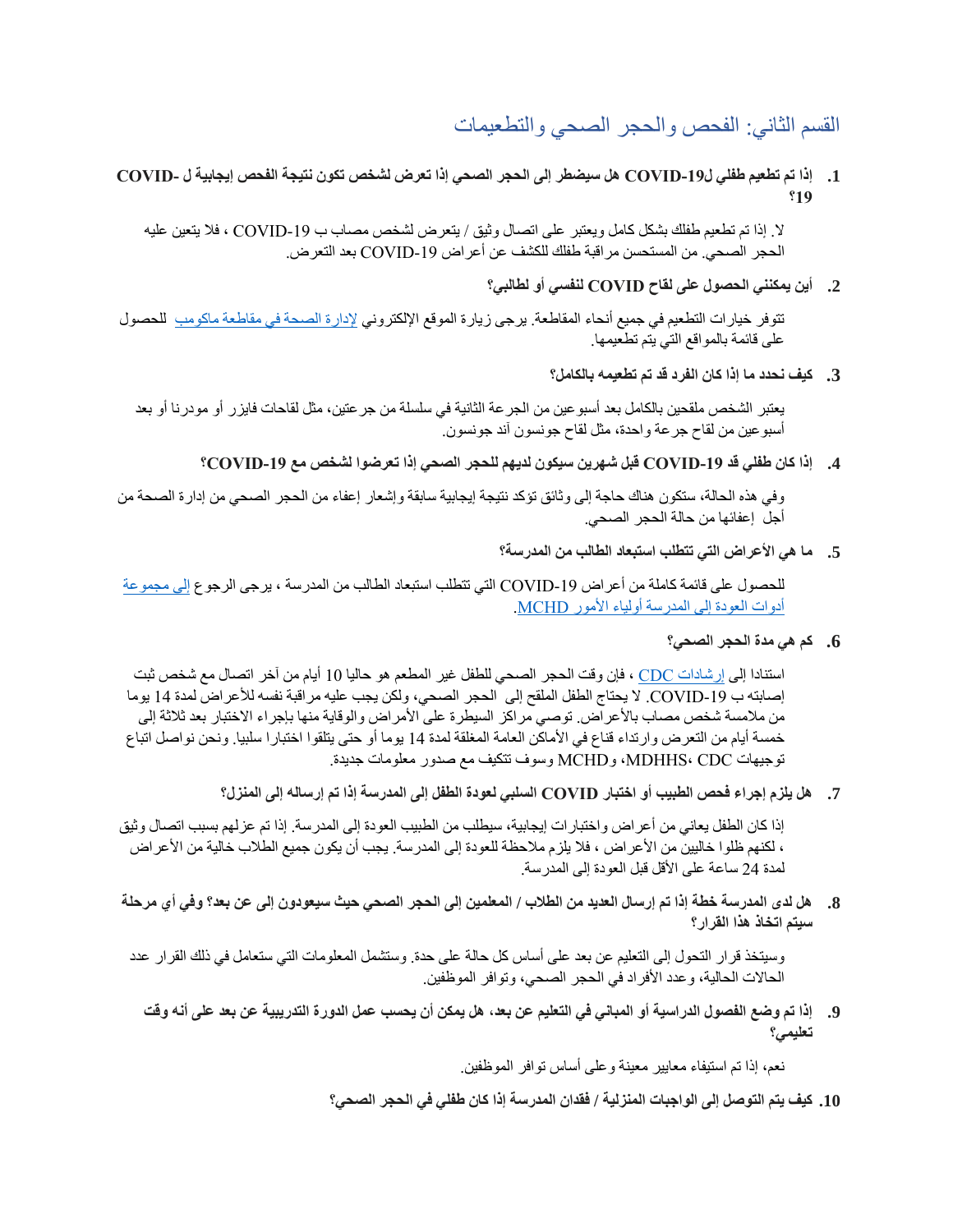سيتم تزويد الطالب في الحجر الصحي بالواجبات المنزلية وغيرها من المواد من خالل Schoology ، على غرار الغيابات األخرى المتعلقة بالمرض حتى يتمكنوا من إكمال المهام. لن يتم تعيين مدرس ظاهري للطالب المعزولين، ما لم يتم وضع الفصل و/أو المبنى بأكمله في حالة التعليم عن بعد.

**.11 ما هي سياسة الحضور لهذا العام الدراسي إذا كان الطالب في المنزل بسبب الحجر الصحي ، أو الحصول على اختبار عندما تكون لديهم أعراض ، أو اختبار إيجابي ل COVID؟** 

تتطلب سياسة الغياب الخاصة بنا استدعاء الطالب بوثائق مناسبة للحصول على غياب معذور لتجنب العقوبة.

**.12 إذا تم عزل أحد الوالدين من التعرض، ولكن ليس الطفل، هل يمكن للطفل أن يأتي إلى المدرسة؟** 

نعم. ومع ذلك، سيتم تحذيرهم من مراقبة األعراض والحصول على اختبار للمساعدة في منع المزيد من التعرض ألطفالهم.

**.13 إذا تم عزل طالب وحصل على اختبار COVID سلبي، هل يمكنني العودة إلى المدرسة؟** 

استنادا إلى إرشادات MCHD الحالية، ال تؤدي نتيجة االختبار السالبة إلى تقصير مدة الفحص.

**.14 إذا كان أحد الوالدين إيجابيا وتم إرسال أطفالي إلى أسرة أخرى هل يمكنهم االستمرار في القدوم إلى المدرسة؟** 

وهذا يتوقف على تاريخ تعرضهم الأخير للوالد. وسيحدد ذلك خلال عملية تتبع المخالطين على أساس كل حالة على حدة.

**.15 إذا كان اختبار الطفل إيجابيا وتم عزل الفصل الدراسي ، هل سيتحول إلى التعليم عن بعد أو يكون خارج لفترة الحجر الصحي؟** 

وهناك إمكانية لوضع فصل دراسي أو مبنى في التعليم عن بعد، حسب مستوى الحاالت وتوافر الموظفين. و سيتم إخطار األسر إذا بدأ التعليم عن بعد بسبب الحجر الصحي.

**.16 هل يجب تطعيم طفلي لاللتحاق بالمدرسة الشخصية؟** 

ال، ولكن يوصى بشدة للطالب المؤهلين لتلقي اللقاح للمساعدة في منع انتشار الفيروس.

**.17 هل سيتم إخطار الوالدين بحالة إيجابية من -19COVID في الفصل الدراسي؟** 

إذا كان الطفل على اتصال وثيق مع شخص مصاب ب 19COVID، سيتم االتصال باألسرة إما من قبل منسق الجائحة أو مسؤول مدرسة آخر وأخبرهم بأنهم ربما تعرضوا. قد تختلف أطوال الحجر الصحي بناء على حالة تطعيم الطالب وتاريخ/وقت التعرض داخل المدرسة.

**.18 هل يستطيع الطالب حضور برنامج افتراضي بينما يطلب منه الحجر الصحي؟** 

ال، سيحصل الطالب على الواجبات المنزلية من خالل Schoology من معلم الفصل الدراسي الخاص به. األكاديمية االفتراضية متاحة للعائالت التي ال ترغب في المشاركة في التعليمات الشخصية، ولكن الطالب ال يستطيعون التبديل ذهابا وإيابا.

**.19 إذا كان طفلي في الحجر الصحي، هل يمكنه المشاركة في أنشطة ما بعد المدرسة )الرياضة والفرقة وما إلى ذلك(** 

إذا كان طفلك في الحجر الصحي بسبب -19COVID لن يسمح له بحضور أي أحداث WCS مثل الممارسة الرياضية والألعاب وما إلى ذلك.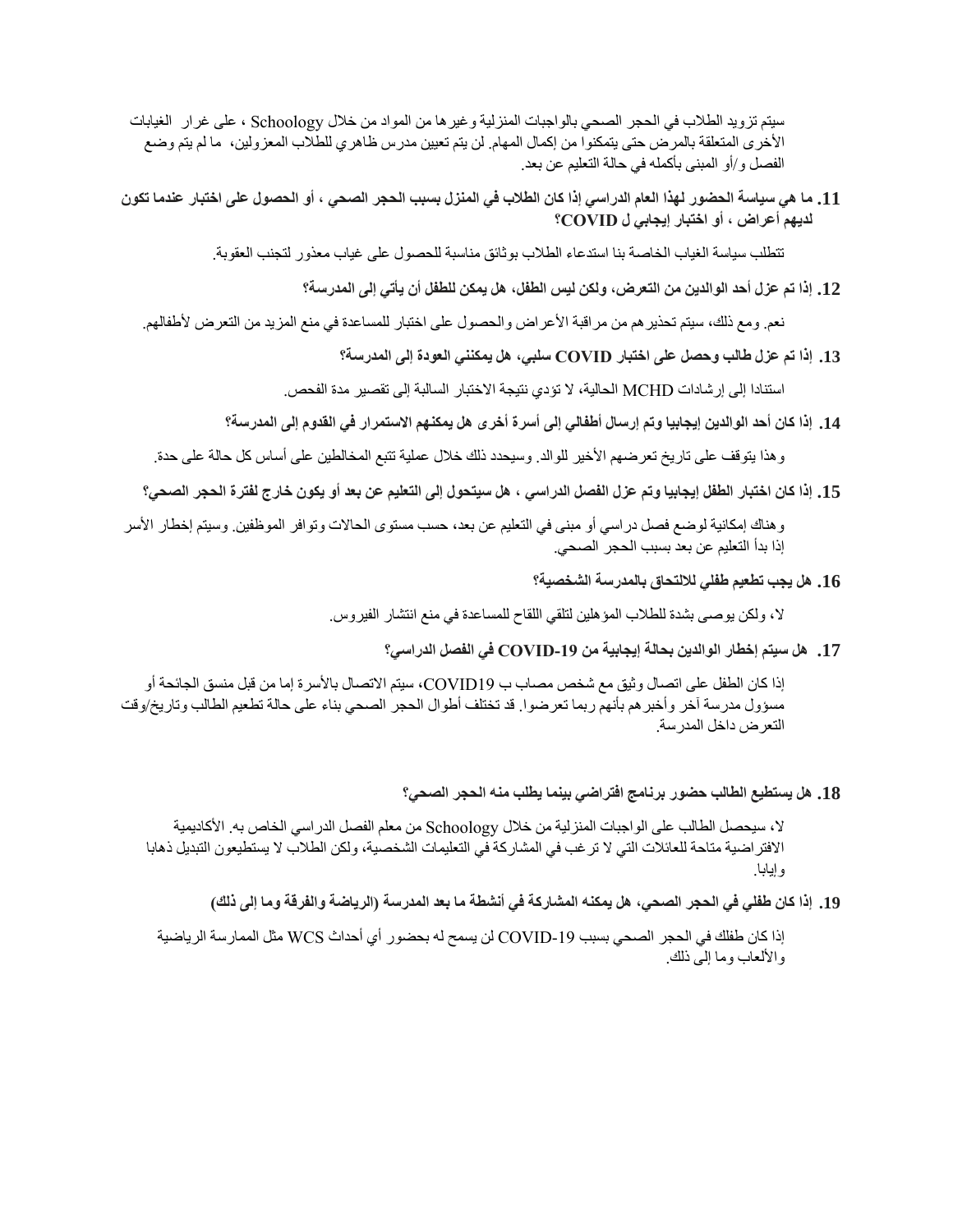## القسم 3: بروتوكولات وممار سات السلامة

#### **.1 كيف سيتم تحقيق االبتعاد االجتماعي؟**

سوف ينأى الطالب اجتماعيا قدر اإلمكان، بما في ذلك وجود مكاتب في صفوف ثالثة أقدام عن بعضها البعض، عندما تكون قادرة. ومع ذلك، مع عودنا إلى أحجام الفصول التقليدية وأفضل ممارسات التدريس التي تنطوي على تفاعل الطالب، ستكون هناك تحديات. سنستمر في تذكير الطالب بعادات النظافة الجيدة مثل تغطية أفواههم عند السعال أو العطس وغسل أيديهم للتخفيف من انتشار الفيروسات.

#### **.2 هل ستكون هناك حاجة إلى فحص الموظفين والطالب / درجة الحرارة كل يوم؟**

لن يتم إجراء فحوصات يومية للموظفين والطالب في الموقع في هذا الوقت. ومن المتوقع أن يقوم اآلباء بمراقبة أعراض أطفالهم بأنفسهم قبل إرسالهم إلى المدرسة كل يوم. إذا كان الطالب يعاني من أعراض، يرجى الرجوع [إلى مجموعة أدوات](https://www.macombgov.org/sites/default/files/content/government/covid19/pdf/COVID-19%20Return%20to%20School%20Parent%20Toolkit%20MCHD%2005.10.2021.pdf)  [العودة إلى المدرسة لتحديد](https://www.macombgov.org/sites/default/files/content/government/covid19/pdf/COVID-19%20Return%20to%20School%20Parent%20Toolkit%20MCHD%2005.10.2021.pdf) ما إذا كان يجب على الطالب الحضور إلى المدرسة. إذا لم تكن متأكدا، يرجى االتصال بمكتب المدرسة.

## **.3 هل سيكون لدينا غرف الحجر الصحي إذا كان الطالب يعرض األعراض أثناء وجوده في المدرسة؟**

نعم. سيتم مرافقة الطلاب الذين يبدأون في إظهار الأعراض في المدرسة إلى غرف الحجر الصحي وسيتم الاتصال بأولياء أمورهم / مقدمي الرعاية الصطحابهم على الفور للتخفيف من التعرض المحتمل لآلخرين.

## **.4 ما هي البروتوكوالت المعمول بها أللعاب القوى وبرامج ما بعد المدرسة؟**

واستنادا إلى سياسة الجمعية، سيطلب من الرياضيين ارتداء الأقنعة أثناء وجودهم في الداخل، باستثناء التنافس النشط (على سبيل المثال: الأقنعة المطلوبة على الهامش، في غرف خلع الملابس، وما إلى ذلك). ستتبع الفرقة والبرامج الرياضية إرشادات ومتطلبات MHSAA و / أو تلك الواردة من MSBOA.

**.5 ما هي بروتوكوالت تنظيف المالعب؟** 

ال توجد حاليا متطلبات محددة لبروتوكول التنظيف تم إصدارها من قبل وزارة الصحة أو وزارة الصحة والخدمات اإلنسانية.

**.6 ما هي تحسينات التهوية التي أدخلت على مباني WCS؟ خاصة غرف الفرقة أو صاالت األلعاب الرياضية حيث مجموعات كبيرة من الطالب تهب والزفير في حين تبذل نفسها.** 

و تقوم خدمة الشبكة العالمية للنظم العالمية باستكمال تركيب نظام لتحديد المواقع. Needlepoint ثنائي القطب التأين من نظام تحديد المواقع العالمي )GPS )هي تقنية حاصلة على براءة اختراع تنظف الهواء بأمان من خالل إدخال األيونات إلى الفضاء عبر تدفق الهواء في نظام التهوية ، والقضاء على الجسيمات والروائح ومسببات الأمراض. وقد تم تركيب الوحدات الجديدة بسهولة في نظام التدفئة والتهوية وتكييف الهواء الحالي في المنطقة، كما ستخفض البصمة الكربونية للمنطقة، مما يقلل من استهالك الهواء في الهواء الطلق، فضال عن الحد من استهالك الطاقة.

تكنولوجيا GPS يقلل من حجم مسببات الأمراض المعدية المحمولة جوا لجعل الهواء أنظف وأكثر أمانا للتنفس.

تعمل هذه التقنية على تعطيل الفيروسات، لذلك لم تعد معدية عن طريق تعطيل البروتينات السطحية، مما يجعلها غير نشطة وغير قادرة على التكرار.

**.7 ما هي استراتيجيات التنظيف واستراتيجيات التخفيف التي يتم وضعها عندما يكون الطالب في شخص بدوام كامل هذا العام الدراسي؟** 

سيتم تنظيف المباني باستخدام بروتوكوالتنا العدوانية ، والتطهير المتكرر لألسطح عالية اللمس ، وعالجات 360 Clorox ، وسيستمر التركيز على غسل اليدين والنظافة الصحية بشكل صحيح هذا العام الدراسي كلما أمكن ذلك. وستظل معدات الحماية مثل الأقنعة ومطهر اليدين والدروع المكتبية وما إلى ذلك متاحة للموظفين والطلاب.

**.8 كيف سيعمل الغداء والوجبات الخفيفة هذا العام؟**